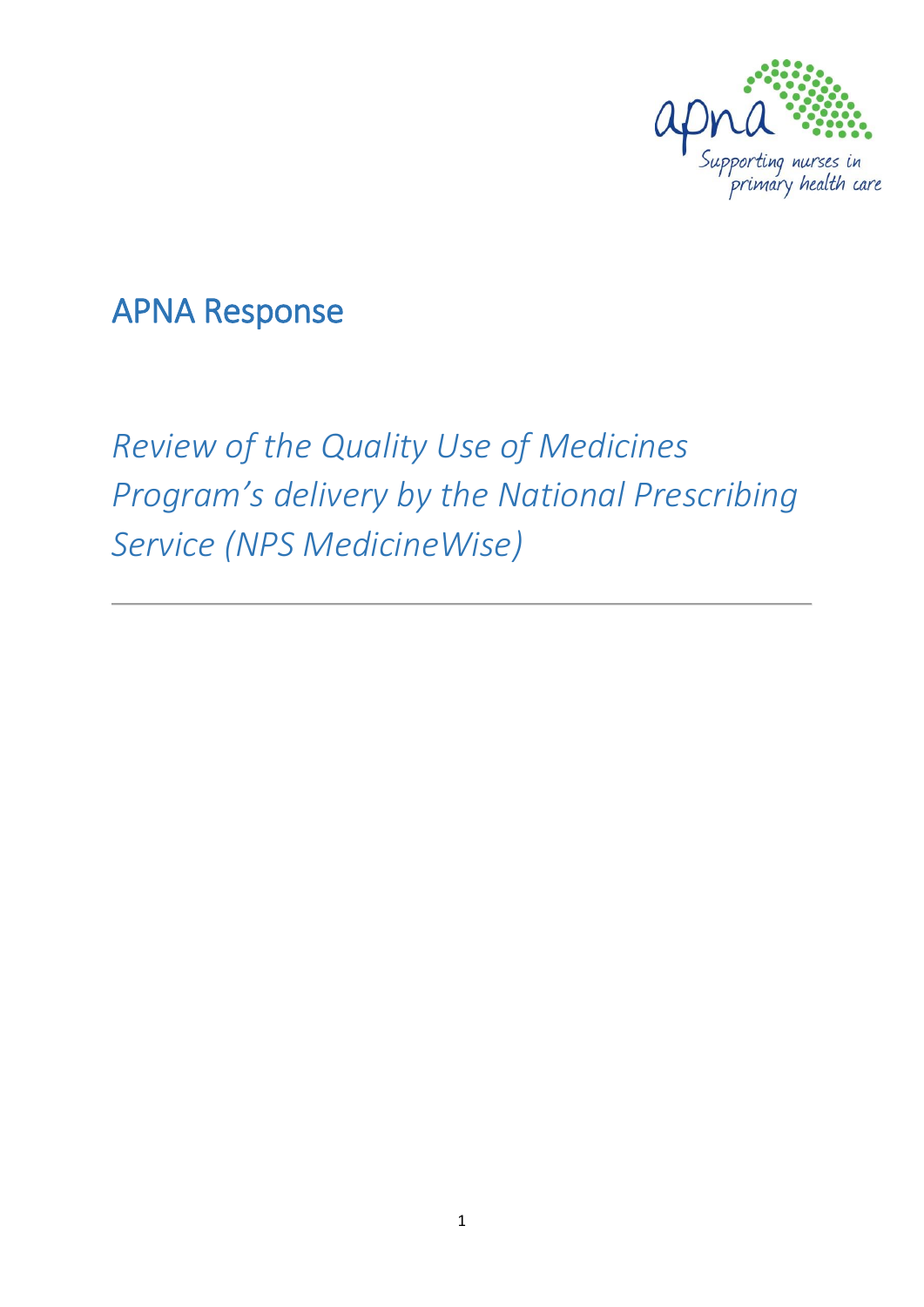## Our Vision

A healthy Australia through best practice primary health care nursing.

## Our Mission

To improve the health of Australians, through the delivery of quality evidence-based care by a bold, vibrant and well support primary healthcare nursing workforce.

## Contact us

APNA welcomes further discussion about this review and our submission. Contact us on:

Policy Officer: Rachel McKittrick

[policy@apna.asn.au](mailto:policy@apna.asn.au)

1300 303 184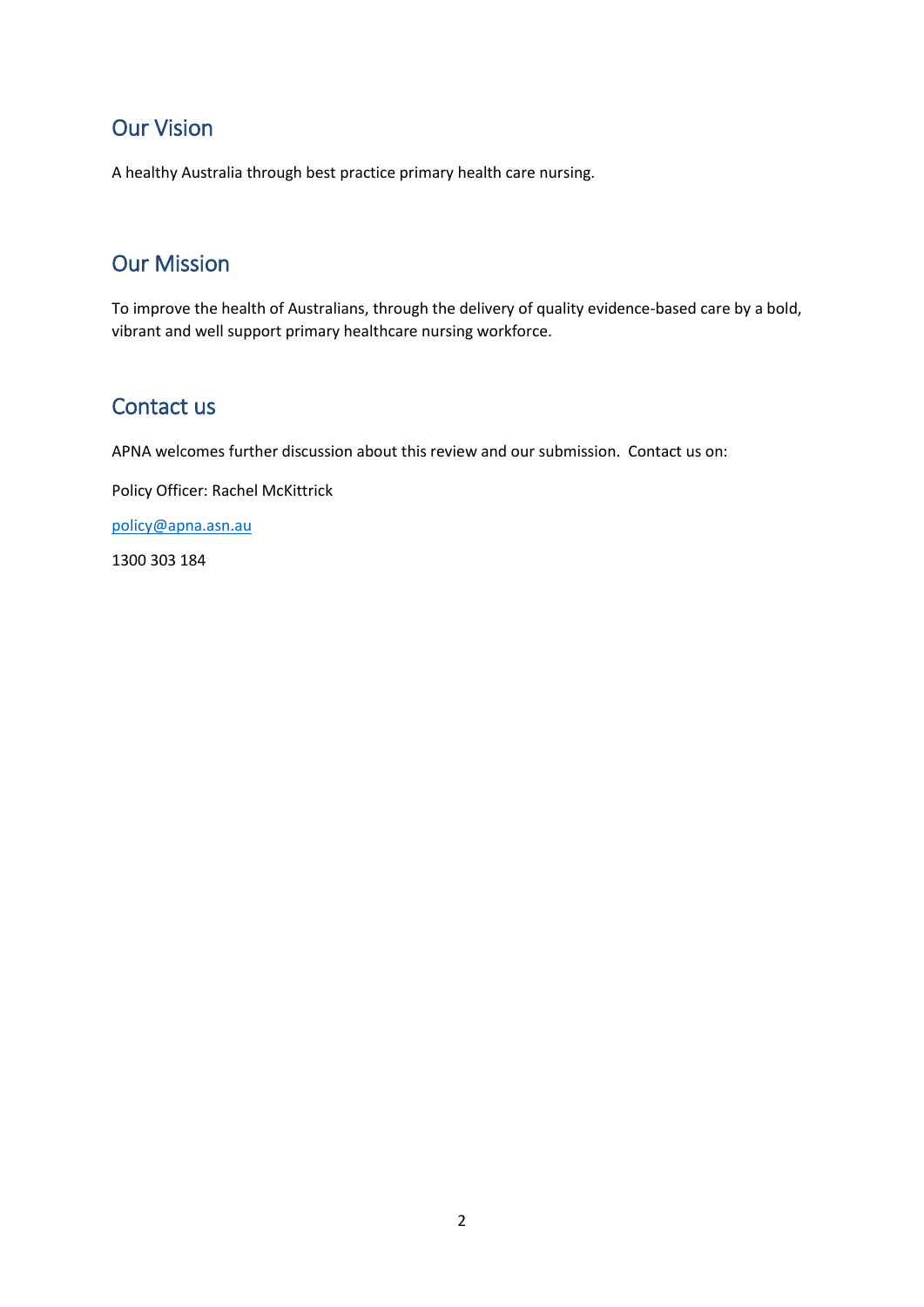# **Table of Contents**

## Contents

| The vital role of the primary health care nurse in quality use of medicines5 |  |
|------------------------------------------------------------------------------|--|
|                                                                              |  |
|                                                                              |  |
|                                                                              |  |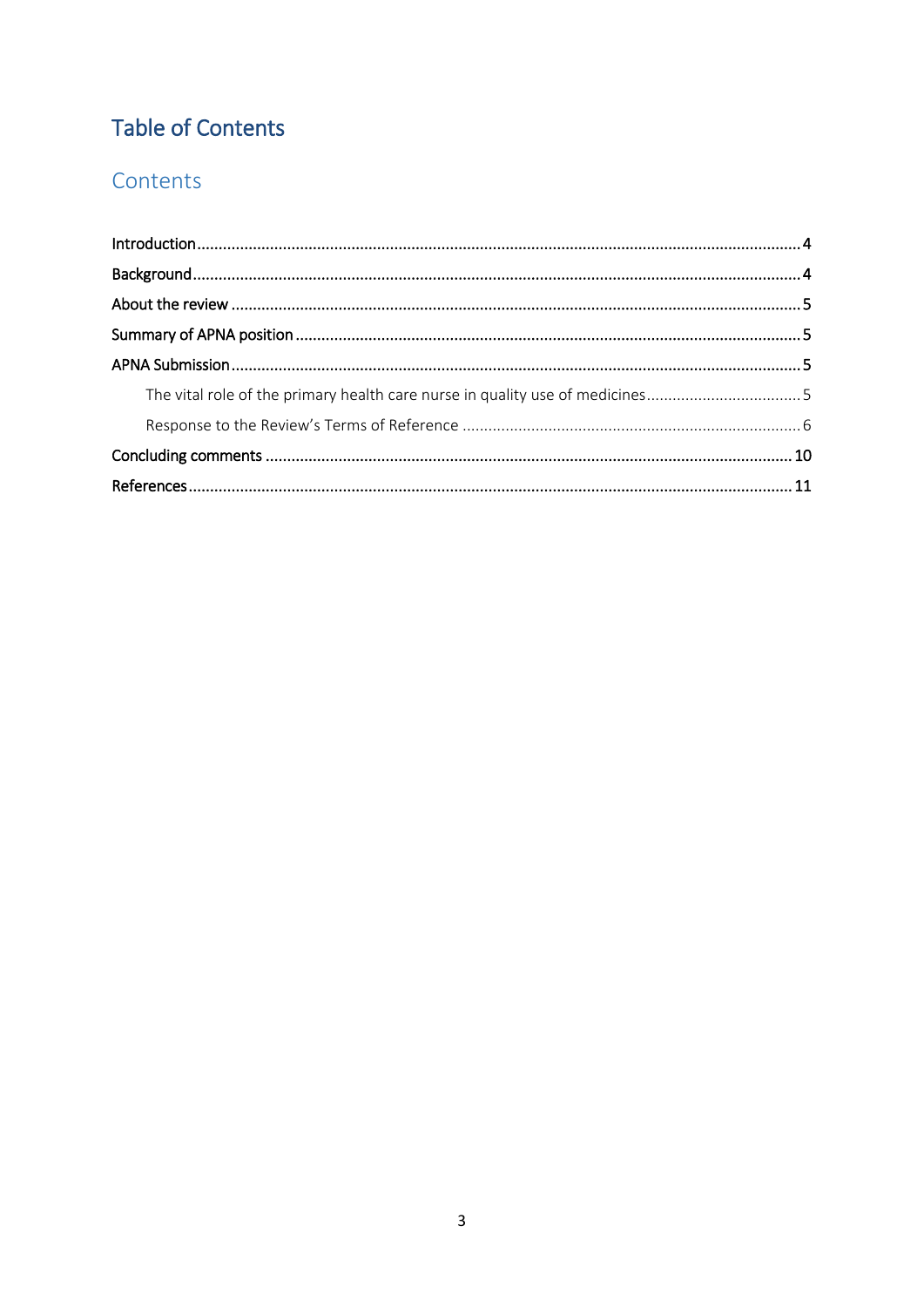## <span id="page-3-0"></span>**Introduction**

The Australian Primary Health Care Nurses Association (APNA) welcomes the opportunity to contribute to the Commonwealth Department of Health's (the department) consultation regarding the *Review of the Quality Use of Medicines (QUM) Program's delivery by the National Prescribing Service (NPS MedicineWise)* (the Review).

As per the Review's Terms of Reference (TOR), the purpose of this consultation is to seek broad stakeholder and community feedback to inform future Australian government policy settings for the delivery of the QUM Program.

We are providing this submission on behalf of our membership of Australian primary health care nurses.

# <span id="page-3-1"></span>**Background**

Primary health care nursing refers to nursing that takes place within a range of primary health care settings, each sharing the characteristic that they are part of the first level of contact with the health system.

Primary health care nurses are skilled, regulated and trusted health professionals who work in partnership with their local communities to prevent illness and promote health across the lifespan. In Australia, nurse practitioners (NP), registered nurses (RN) and enrolled nurses (EN) practice in primary health care in a range of clinical and non-clinical roles, in urban, rural and remote settings.

APNA is contributing to this consultation because primary health care nurses are inherently involved in the quality use of medicines through:

- o Supporting consumers to self-administer medications by educating them to understand safe medication administration, storage and disposal
- o Identification of side-effects and counselling regarding medication adherence
- o Assessing consumer capacity to self-manage medications including identifying safety issues and discussing use of management tools such as dose-administration aids
- o Where self-administration is not safe, administering medications to consumers in the community where such assistance is agreed to be required
- o Recommending a Home Medicines Review either to a consumer directly or to their general practitioner to consider a consumer's eligibility for this service

Further to this, APNA, as a healthcare professional organisation, provides education and information to maintain, enhance and advance clinical practice by nurses within all primary healthcare settings. A significant portion of the education provided by APNA is related to medication use.

APNA is a member organisation of NPS MedicineWise and sees the benefit that it can bring to Australia's health if it achieves its stated objectives. NPS MedicineWise is seen as an independent and impartial provider of medicines information and education services by primary health care nurses. As such, APNA has representation on the following NPS MedicineWise committees: the Clinical Intervention Advisory Group and the Choosing Wisely project.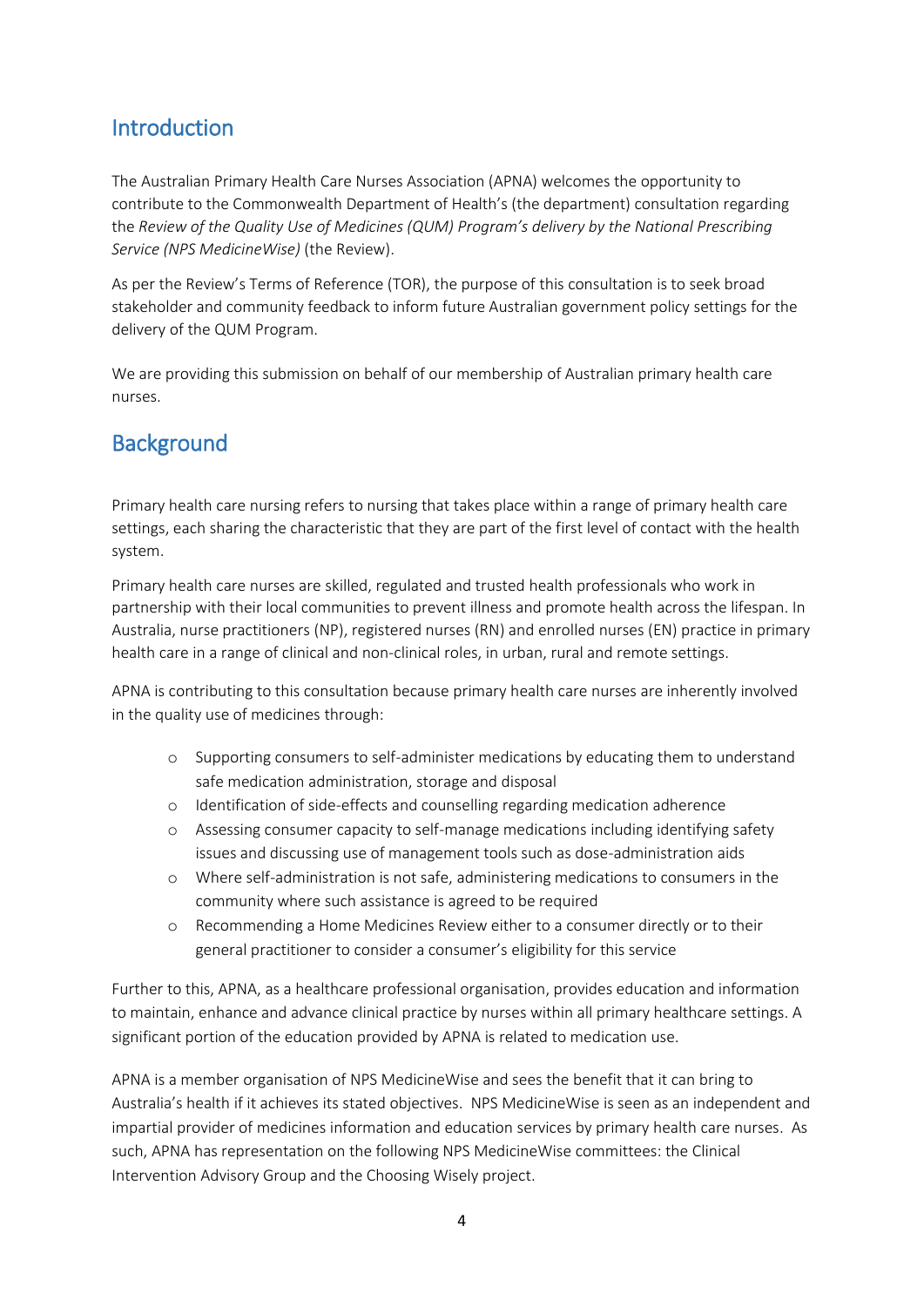## <span id="page-4-0"></span>About the review

As per the Review's Terms of Reference (TOR), the purpose of this consultation is to seek broad stakeholder and community feedback to inform future Australian government policy settings for the delivery of the QUM Program.

## <span id="page-4-1"></span>Summary of APNA position

APNA believes the NPS MedicineWise QUM Program has a role to play in improving the health of Australians through evidence-based and effective use of medicines. It has delivered important regular education to health professionals with respect to quality use of medicines over many years.

However there is a need to re-establish government policy settings for the delivery of this program. These policy settings need to safeguard the independence of the NPS MedicineWise QUM Program. They also need to ensure that initiatives that form part of the QUM Program are informed by evidence, and that these are transparently and independently monitored and evaluated.

APNA also believes that a national framework is required to clearly set out the overarching view of the Australian Government for the work of NPS MedicineWise and other organisations involved in quality use of medicines. This would assist in ensuring that all QUM activity is coordinated, complementary to the work of each organisation, minimises duplication, and delivers on an overarching national strategy.

## <span id="page-4-3"></span><span id="page-4-2"></span>APNA Submission

## The vital role of the primary health care nurse in quality use of medicines

To provide some contextual information as to why this consultation is of relevance to APNA and primary health care nurses, we will provide a brief overview of the vital role primary health care nurses play in the quality use of medicines for consumers:

- Primary health care nurses can play a vital role in addressing rising healthcare costs and increasing rates of complex and chronic health conditions. When working to their full scope of practice, primary healthcare nurses can contribute to facilitating better outcomes for patients, enhanced productivity and value for money for the health systems and services in which they work.
- The Australian Nursing and Midwifery Federation (ANMF) position statement *Quality use of medicines* (ANMF 2015) adequately summarises the primary health care nurse role in quality use of medicines.
- Primary health care nurses play a key role in the administration of new and emerging medicines in the community setting, and it is anticipated that this aspect of their role will continue to grow. Primary health care nurses enable this innovation by providing patient support and education as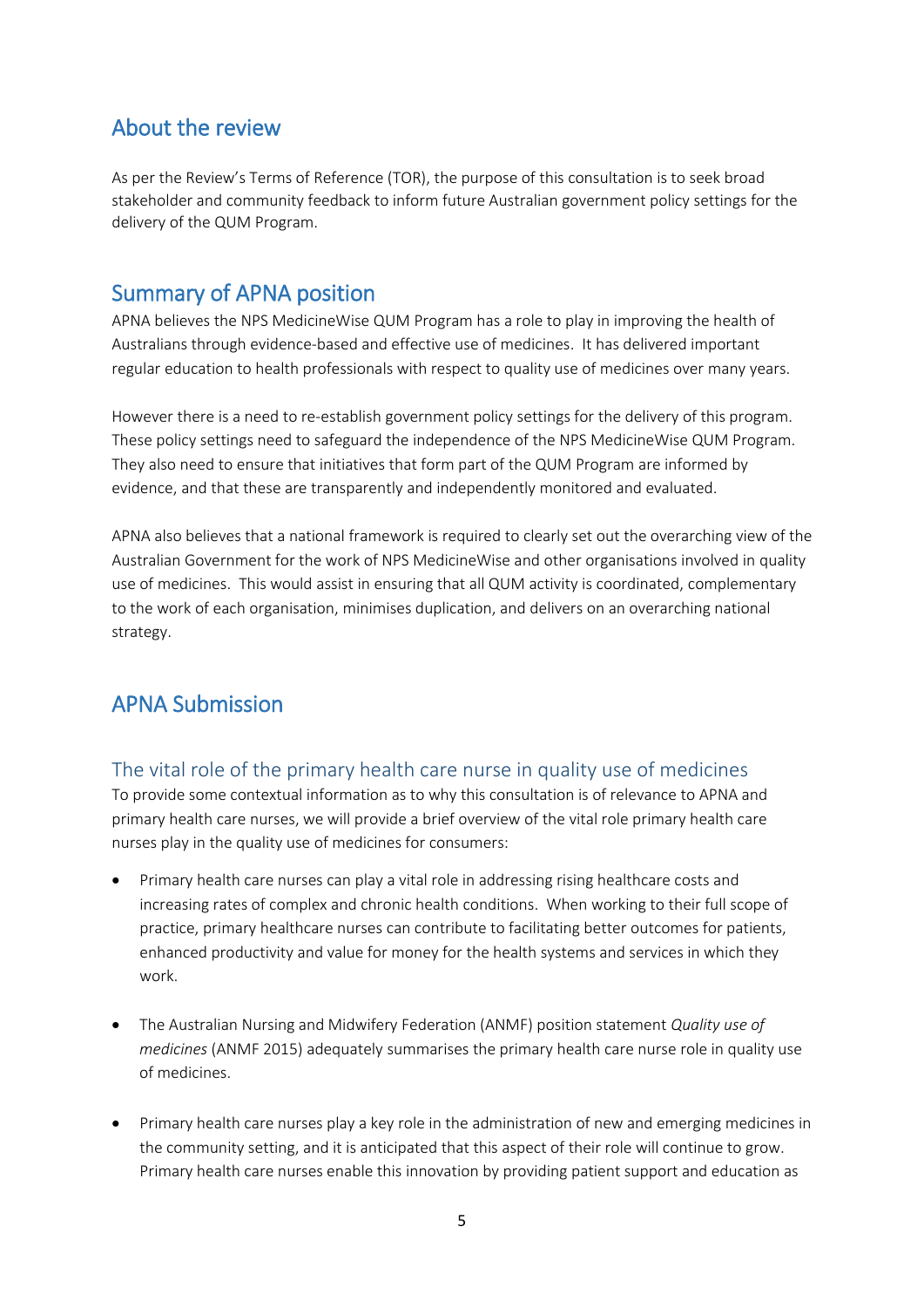well as medication administration in the community, be this in within a primary health care service or in a home-based setting. This is well within the scope of practice for a NP and RN. There are well documented benefits of the provision of care in the community, to both the health system and consumers (Primary Health Care Advisory Group 2015). Greater utilisation of the primary health care nursing workforce with regards to this issue may bring about a reduced burden on the health care system.

 Primary health care nurses (most commonly RNs) are also now commonly working within pharmacy settings. As an example of this, in Victoria there is the Victorian Government *Victorian Supercare Pharmacies Initiative* (Department of Health and Human Services 2018b). These Supercare Pharmacies provide after-hours access to face-to-face advice, treatment for minor injuries and illnesses, and medicines. Pharmacies who are part of this initiative must provide access to a RN approximately 6-10pm. Whilst this role is not specifically focused on medicines, there is indeed the requirement for RNs in this role to support quality use of medicine from this perspective.

## <span id="page-5-0"></span>Response to the Review's Terms of Reference

We now provide APNA's viewpoint on the NPS QUM Program with respect to the TOR for the Review.

#### NPS MedicineWise's governance and administrative policies and practices

APNA supports the *National Medicines Policy* (Department of Health and Ageing 2000) and the *National Strategy for Quality Use of Medicines* (Department of Health and Ageing 2002) in principle, however notes these documents were developed in 2000 and 2002 respectively. The Australian health care system has evolved across Australian states and sectors since this time and it is likely that these documents require review.

Since 2002, the number of organisations involved in activities aimed at improving QUM has increased – at a minimum this includes the Australian Commission on Safety and Quality in Health Care (ACSQHC), the Australian Institute of Health and Welfare (AIHW) and some Primary Health Networks (PHN). There are also a number of State Government initiatives. It is unclear what the overarching view of the Australian Government is as to how these organisations and their activities integrate and align towards achieving the aims and objectives of the QUM program, as stated in the *National Strategy for Quality Use of Medicines*.

As an example, such an overarching view would be beneficial to strongly align work that the ACSQHC conducts in setting and measuring against QUM performance indicators, with the strength of the NPS MedicineWise initiatives which focus on providing educational support to influence behavioural change to occur in both health professionals and consumers.

Further, as with many systemic safety and quality national policy level initiatives, quality use of medicines work by the ACSQHC has largely focused on hospital system (ACSQHC & NSW Therapeutic Advisory Group Inc 2014). This is similarly the case at the state level (Department of Health and Human Services 2018a). APNA proposes that within the context of Australia's health care system increasingly focusing on primary health interventions to reduce the risk of medicines misadventure,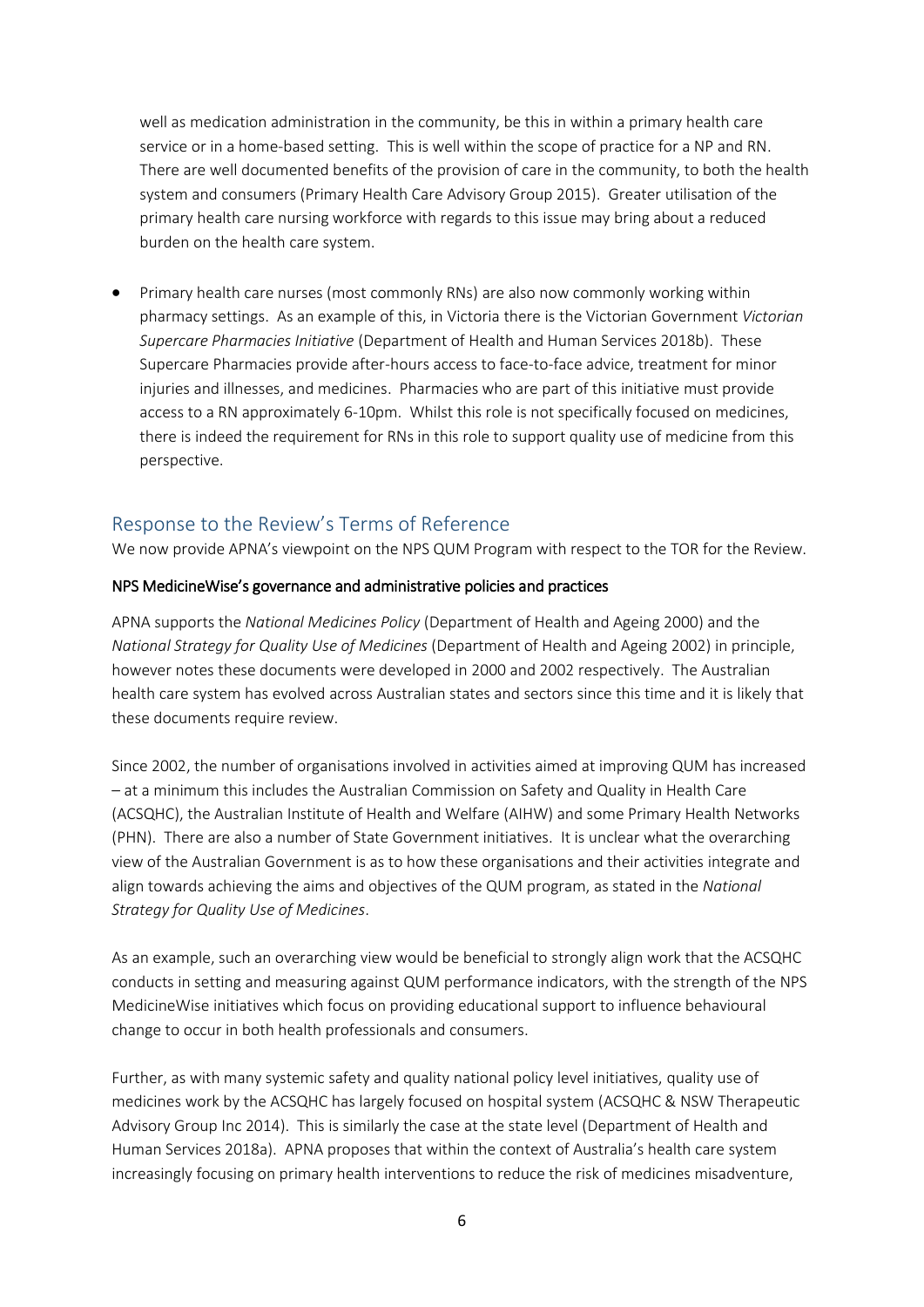there is scope to explore systemic initiatives to improve quality use of medicines in the primary health care sector e.g. QUM indicators for the community.

#### Recommendations:

- A revised national strategy for QUM is required, that depicts a high level framework that sets out a clear overarching view of the Australian Government for the work of NPS MedicineWise and other organisations involved in QUM activity. This would help to ensure that all activity undertaken on this issue is coordinated and minimises duplication, and feeds up to the overarching view and strategy.
- This framework should focus on:
	- Multidisciplinary education including for any new prescribers
	- Consumer education
	- Research
	- Minimising misadventure and hospital presentations related to misuse of medications
	- Promoting screening activities to prevent medicines misadventure
- Any savings attained from a more coordinated approach to quality use of medicines, could be directed toward implementing further initiatives by NPS MedicineWise or other organisations tendered to work on this issue.
- Funding should be provided to the ACSQHC to develop quality use of medicines indicators for the primary health care system.

#### The effectiveness, efficiency and appropriateness of the work delivered by NPS MedicineWise to achieve the objectives and outcomes of the QUM grant program

APNA notes that there is little publicly available information to provide clarity on the objectives and intended outcomes of the QUM Grants Program.

While the findings of the *NPS MedicineWise Program Evaluation* (NPS MedicineWise 2017) are notable, the evaluation was not conducted independently which may create a barrier to the building of credibility for the work of NPS MedicineWise and to increasing the confidence of its stakeholders. Also, the only publicly available information as to the outcome of this evaluation is an executive summary report, which does not provide any detail as to the method of the evaluation.

NPS MedicineWise annual reports indicate progress towards building greater independence in funding through the pursuit of sources other than the Australian Government.

NPS MedicineWise is highly regarded and trusted by both consumers as clinicians due to its structure as a not-for-profit organisation that is independent of government, as well as pharmaceutical and other vested interests. These points are key to the credibility of the organisation as a provider impartial information and services.

#### Recommendation:

 Public reporting of objectives and intended outcomes, with related evaluation and monitoring is required, to assist with transparent understanding of the outcomes of Australian Government spending on the QUM Grants Program, to develop further credibility and confidence in the work delivered by NPS MedicineWise.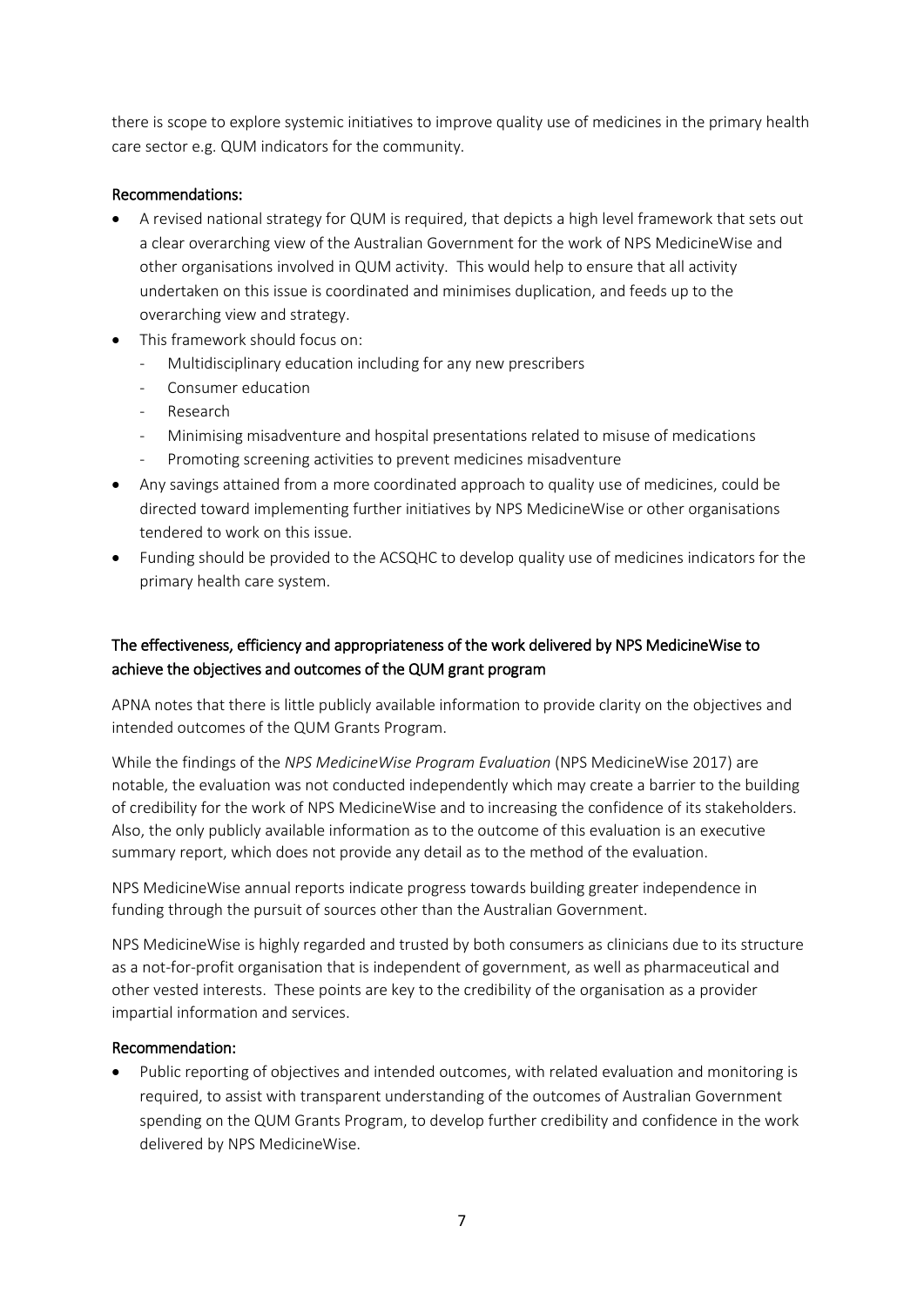#### Is the methodology used by NPS MedicineWise for attributing savings from its activities and identify options to ensure the methodology is robust and defensible

As stated above, there is little publicly available information to support a full response to the Review. Accordingly it is not clear what methodology the Review is referring to, so we are not able to comment on this point of the Review.

## How can NPS MedicineWise best target activities to deliver value for money, improve linkages with relevant stakeholders and achieve the quality use of medicines expected of Government, taking into consideration the potential impact of the recent decision to reduce funding to NPS MedicineWise and NPS MedicineWise's ability to continue to deliver on the core program objectives

NPS is a well-recognised and trusted brand and service provider for many health professionals, including primary health care nurses. APNA believes it can play an important role in guiding the quality use of medicines at the national level and providing valuable clinically focused resources to this effect.

Some PHNs are undertaking activity in relation to quality use of medicines according to the needs of their local populations. PHNS are 31 individual organisations with varying business and program structures. They are tasked to identify the needs of their local populations, but may not have the resources and/or expertise to develop resources to address all of these needs. NPS MedicineWise has the capability to provide nationally consistent content and has demonstrated flexibility in the development of programs to meet changes in the health environment – for example relating to rationalising test and medical interventions. There is opportunity for NPS MedicineWise to formally align with the PHNs in this respect, to undertake the resource development work and facilitate local delivery where needed, if adequate funding is provided to NPS MedicineWise to carry out this work.

Similarly, NPS MedicineWise has in the past provided regular face-to-face workplace training/updates to the multidisciplinary primary health care team, and continues to do so in a limited capacity. These activities are highly regarded by health professionals, and APNA members have reported that they believe this is an important role of NPS MedicineWise. This locally delivered education by NPS MedicineWise has been seen as integral to behavioral change to support quality use of medicines. Often the most common form of medicines information filtering into general practice is delivered by pharmaceutical companies regarding their own products. NPS MedicineWise is seen as an important provider of impartial, credible information for clinicians, given that maintaining current knowledge with new and updated medicines guidelines and changes to the Pharmaceutical Benefits Schedule can be challenging.

Models of care that enhance the primary health care nurse capacity to address quality use of medicines with consumers should be further explored by the QUM Program. However, it would be important that such models are integrated with other improvement work occurring across the health care system.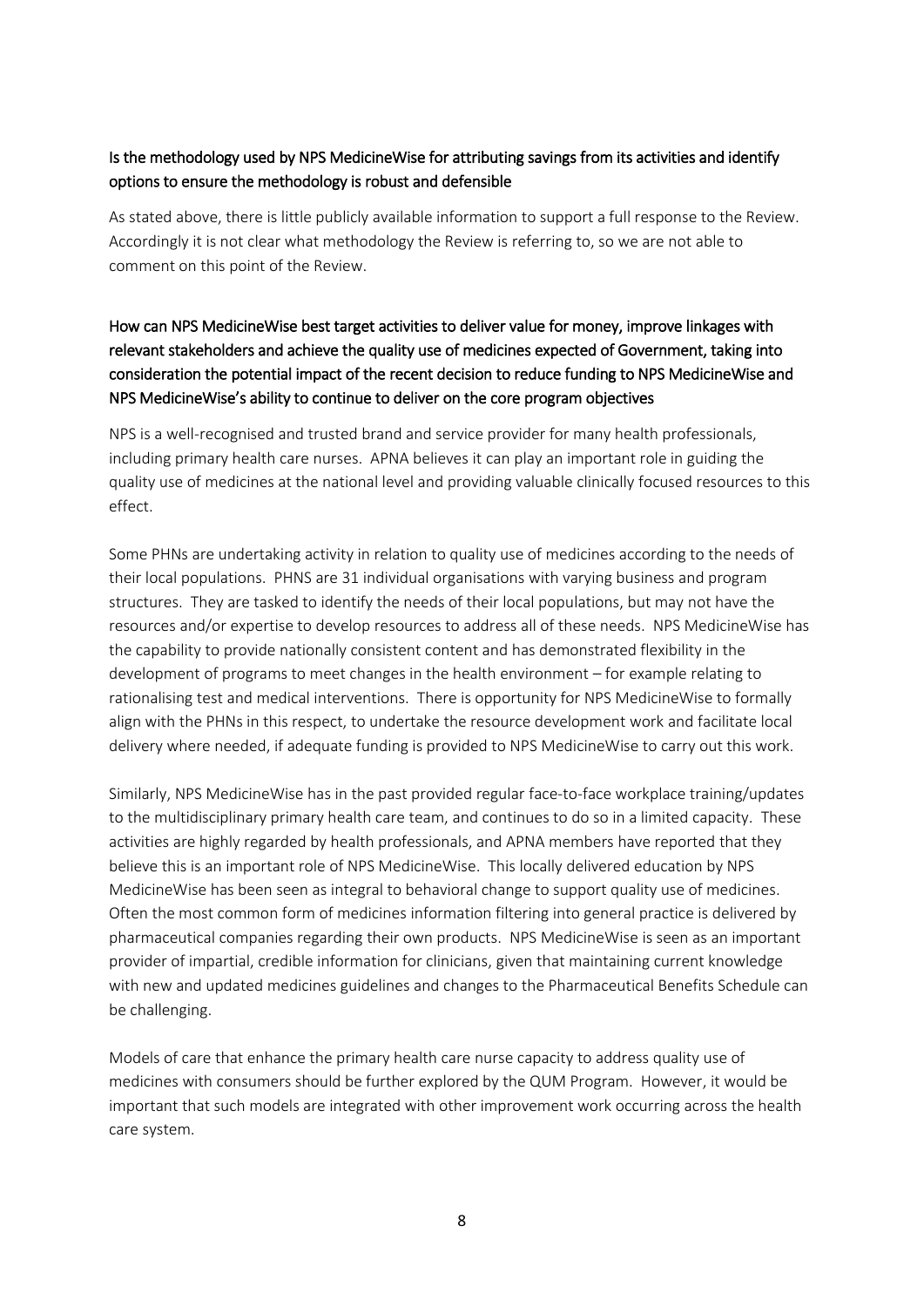As the Review would be aware, the Nursing and Midwifery Board (NMBA) is currently exploring a new registration standard for RNs to enable them to prescribe scheduled medicines in partnership with a registered prescriber i.e. a medical or nurse practitioner. This NMBA has proposed that this registration standard will require two units of education to increase scope of practice in this regard, that addresses the NPS MedicineWise Prescribing Competencies Framework. Ongoing education on the quality use of medicines will also be required, as for any RN or medication-endorsed EN. There may be a role for the QUM Program to support this education.

#### Recommendations:

- Continued funding for NPS MedicineWise to develop important clinical resources to support quality use of medicines and to provide other training is required.
- The formation of closer links with PHNs to help inform the targeting of NPS programs at a local level to assist clinicians to meet the needs of their local population.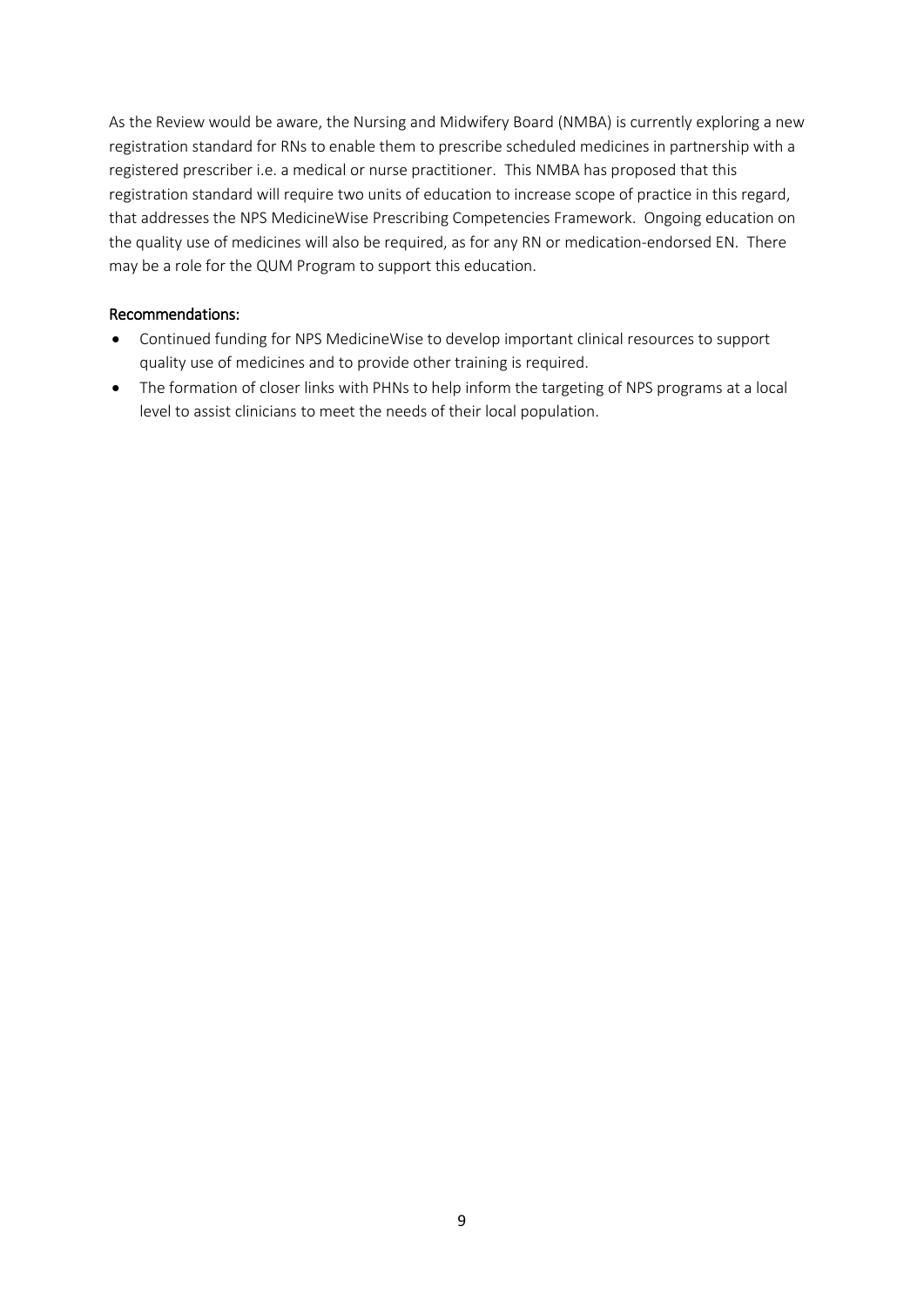## <span id="page-9-0"></span>Concluding comments

APNA takes the following position on the policy settings for the delivery of the Quality Use of Medicines program:

- That the QUM Program, in whatever form it takes, continue to be independent and is not required to answer to special interest groups.
- That the QUM Program continues to:
	- Enhance delivery of regular education to health professionals, including primary health care nurses, with respect to the quality use of medicines
	- Explore and develop models of care that enable healthcare professionals to actively support consumers in the quality use of medicine.
- That the QUM Program's objectives and programs are informed by evidence and transparently and independently monitored and evaluated.
- That a revised national strategy for the QUM Program is required, that depicts a high level framework setting out a clear overarching view of the Australian Government for the work of NPS MedicineWise and other organisations involved in quality use of medicines activity. This would help to ensure that all activity undertaken on this issue is coordinated and minimises duplication, and feeds up to the overarching view and strategy.